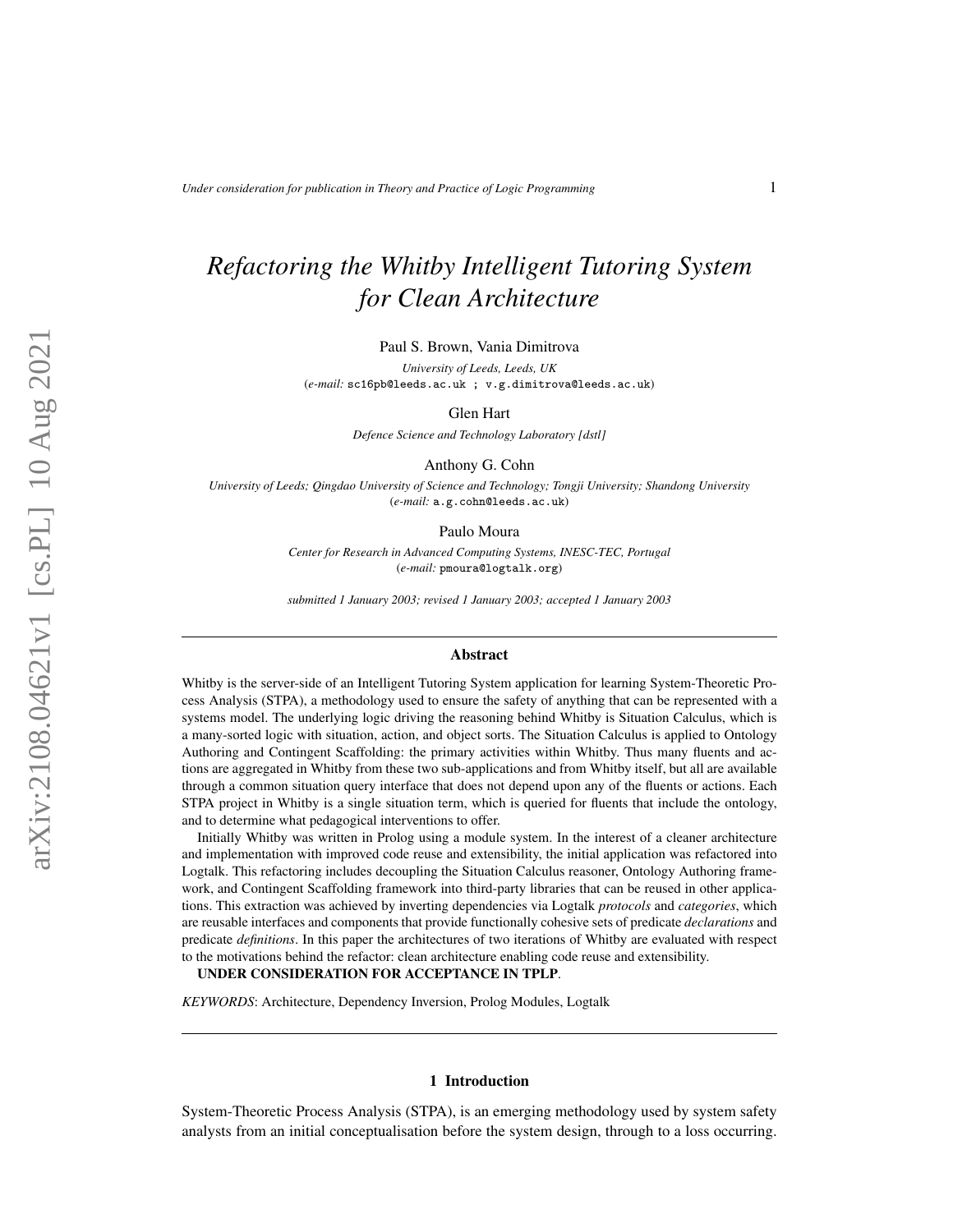Trying to determine how a hypothetical system should be designed, built, and maintained in order to prevent potentially catastrophic losses is a difficult and cognitively demanding task. To aid with this task an application has been developed and deployed for a select group in order to test the efficacy of the pedagogical techniques employed within the application. The server-side part of this application is called "Whitby".

Within Whitby three primary domains are discussed. Although it is not necessary to understand these domains to consider the architecture, they are introduced here for orientation:

- Situation Calculus: a many-sorted second order logic for reasoning about situations and actions. The definition used is that of [Reiter \(2001\)](#page-15-0).
- Ontology Authoring: the knowledge engineering process of defining a formal, ontological model of some simplified world for a purpose [\(Gruber 1995\)](#page-15-1).
- Contingent Scaffolding: a pedagogical technique in which immediate intervention is offered to a struggling learner at a level of intrusion based upon previous behaviour [\(Wood](#page-15-2) [et al. 1976\)](#page-15-2).

Prolog was chosen as an implementation language from the outset due to using both Ontology and Situation Calculus as foundations in the design. However, the entire application has been re-written twice to overcome the architectural issues that forced unsatisfactory solutions. The ramifications of these compromises grew with the complexity of the application. Some of these issues are discussed in Section [3](#page-3-0).

In the final rewrite the code base was transitioned to Logtalk and sufficiently decoupled as to extract three libraries. This extraction was the main motivation behind the rewrites: the prior version was functioning but useful parts of it couldn't be shared. The application, including these three libraries, contains approximately 10,000 lines of Logtalk source code plus the GUI written in ClojureScript. The parts authored in Logtalk cover persistence of user projects, situation calculus reasoning, ontology authoring, contingent scaffolding, web server, and generating HTML including forms based upon the history of a user project.

In this paper, the software engineering principles that guided the application rewriting are presented, the architectures of the logic programming parts of the last two versions of Whitby are compared, the motivations behind the transition from Prolog to Logtalk are discussed, and the lessons learned are summarized.

## 2 The Dependency Inversion Principle

In refactoring the architecture, the *SOLID principles* of clean architecture [\(Martin 2018\)](#page-15-3) are applied. These principles are the summary of 20 years of debate between developers attempting to abstract what made their software maintainable and extensible. They are intended to avoid the situation, observed in even market-leading software, where progress is slowing while cost per line of code increases, all while increasing development staff [\(Martin 2018\)](#page-15-3).

Appropriate application of these principles produces code that is easy to read, maintain, extend and test. These benefits are primarily to those developing and maintaining the software, which then has implications to organisations producing and consuming the software over a period of time. Software with a clean architecture is argued to be easily extensible with new features, typically using a plugin architecture, and robust to changes in business rules, technology, and deployment scenarios [\(Martin 2018\)](#page-15-3). Thus it reduces application risks and development costs.

The principles of SOLID architecture are: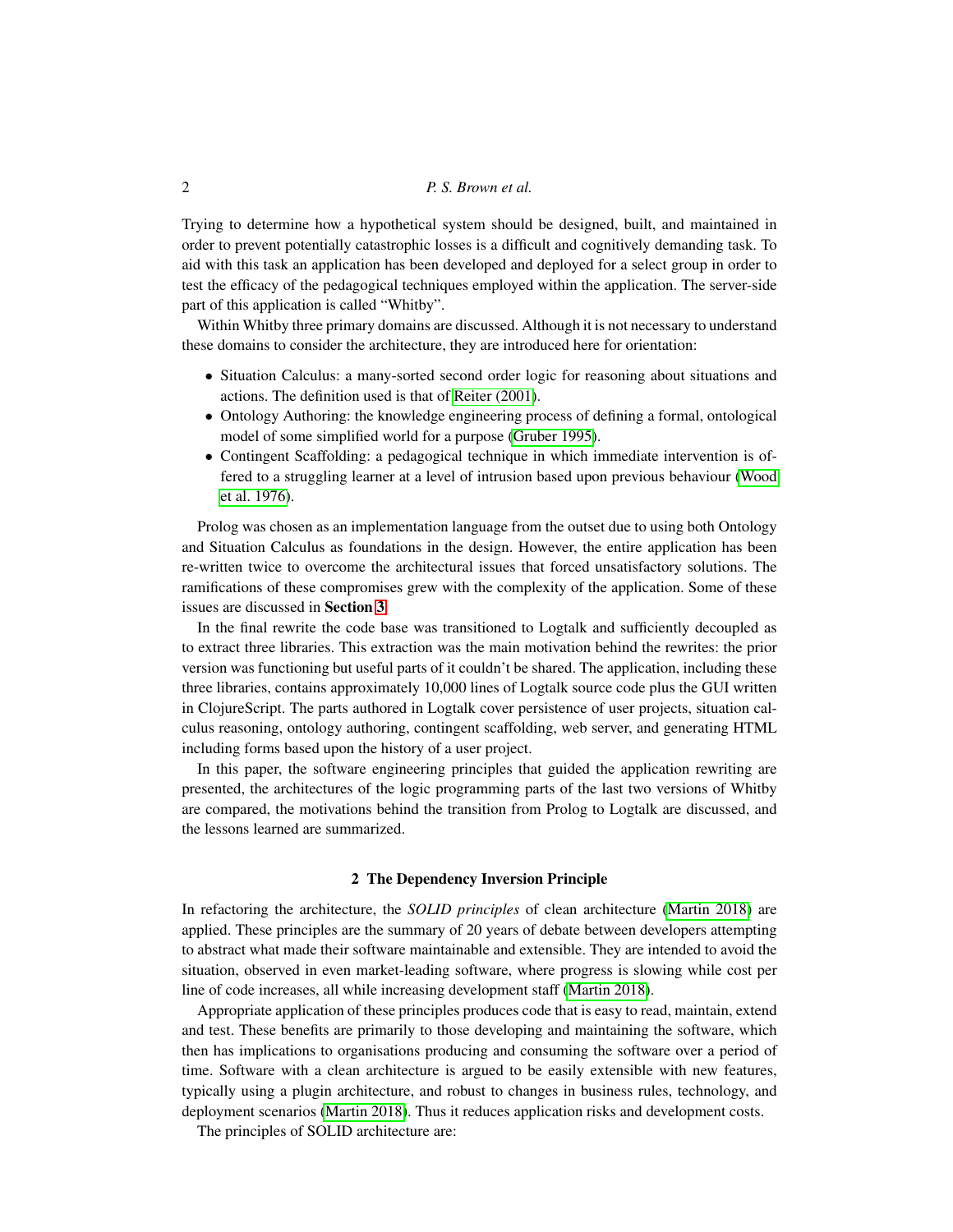

<span id="page-2-0"></span>Fig. 1. Dependency Inversion Principle. Left-hand side has high-level policy depending on lowlevel details, which is not recommended. Right-hand side has the dependency inverted by the policy depending on some interface, which the details extend.

- Single Responsibility Principle: each part has one and only one reason to change; it is accountable to one stakeholder
- Open-Closed Principle: code should be open to extension and closed for modification; such as in a plugin architecture where new features are created by adding new code rather than editing existing code
- Liskov Substitution Principle: parts should be interchangeable, which makes it robust to even significant changes such as to business rules meeting new legal requirements, or to swapping components such as the database used or GUI framework
- Interface Segregation Principle: do not depend on things not used, which makes dependents of some part robust against changes required by other dependents of that part
- Dependency Inversion Principle: high-level policy should not depend on low-level details, but details should depend on policies, such that code which is volatile is not depended upon by code that is stable

The Dependency Inversion Principle, depicted in Fig [1](#page-2-0), is the main principle driving this refactor and the technique used for decoupling. Closely related to this principle is the *code for interface, not for implementation* best practice: no concrete module should be imported into any other. Instead, an *abstract definition* of what the module should provide is used. This principle and best practice allows high-level policies to be left untouched as low-level details are swapped or undergo change, which in turn makes reuse of the high-level principles as libraries possible. The concept of interface is thus central to the application of this principle and best practice as further discussed in Section [5](#page-9-0). In Logtalk, interfaces are represented using *protocols*, but Prolog module systems do not provide an equivalent feature<sup>[1](#page-2-1)</sup>.

The dependence on an interface, shown in Fig [1](#page-2-0), also differentiates the technique from dependency injection or meta-programming where the context of the low-level details are passed to the high-level policy. With or without meta-programming, the policy is dependent on the predicates required being present in the details, however with meta-programming the interface is implicit, ungoverned, and not self-documenting. By using a declared interface as a first-class language feature the required predicates become explicit, the details are governed through a declared promise

<span id="page-2-1"></span><sup>&</sup>lt;sup>1</sup> The ISO Prolog standard for modules [\(ISO/IEC 2000\)](#page-15-4) does specify a module interface language construct but only allows a single implementation per interface, thus defeating the main purpose of defining interfaces. Moreover, this standard is ignored by Prolog systems.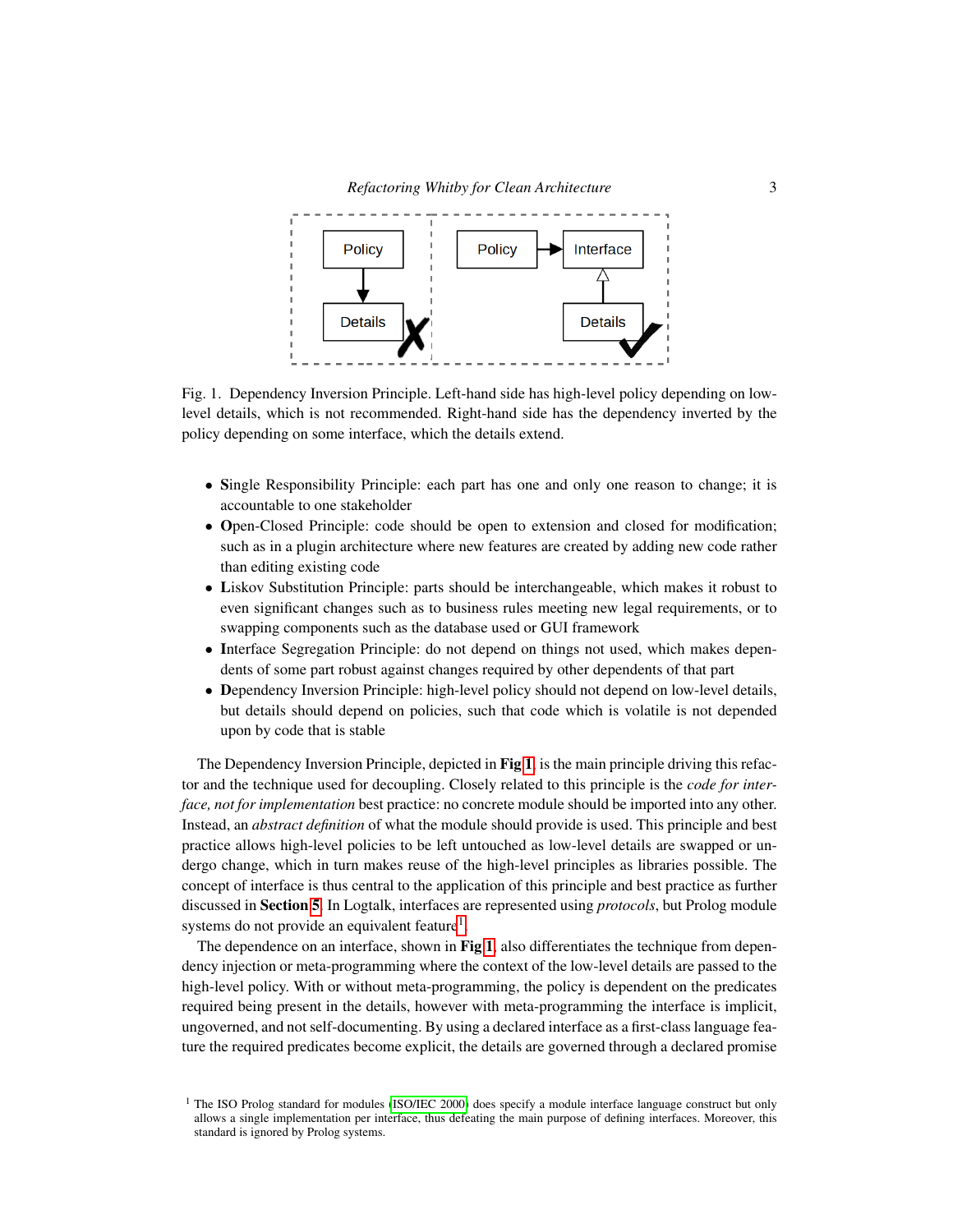4 *P. S. Brown et al.*



<span id="page-3-1"></span>Fig. 2. Dependencies in OWLSAI. Each node is a file, within their directories, which distinguish modules. Arrows denote imports, open diamonds denote consults.

to define the interface, implementers of the interface can be enumerated using language reflection predicates, and documentation can be automatically generated.

These principles are also considered at the component level [\(Martin 2018\)](#page-15-3). At this level of abstraction, the key ideas are to enable *reuse* through sensible component contents and *decoupling* through dependency cycle elimination as well as correlating dependency with stability.

## 3 Whitby before refactoring: OWLSAI

<span id="page-3-0"></span>The first version of Whitby, written in Prolog using the module system and depicted in Fig [2](#page-3-1), was originally called *OWLSAI* (Web Ontology Language Safety Artificial Intelligence). This application did implement the features required of it<sup>[2](#page-3-2)</sup>. There was no particular issue with it from a *user* perspective. The issues were entirely at the *developer* experience level.

The kb directory in Fig [2](#page-3-1) is responsible for the ontology authoring with situation calculus. The oscar directory, which is responsible for the contingent scaffolding interventions, is only

<span id="page-3-2"></span><sup>&</sup>lt;sup>2</sup> The only feature requirement that changed between OWLSAI and Whitby was a change from handling users with logins and many projects, to only handling many projects. Therefore this aspect is not compared.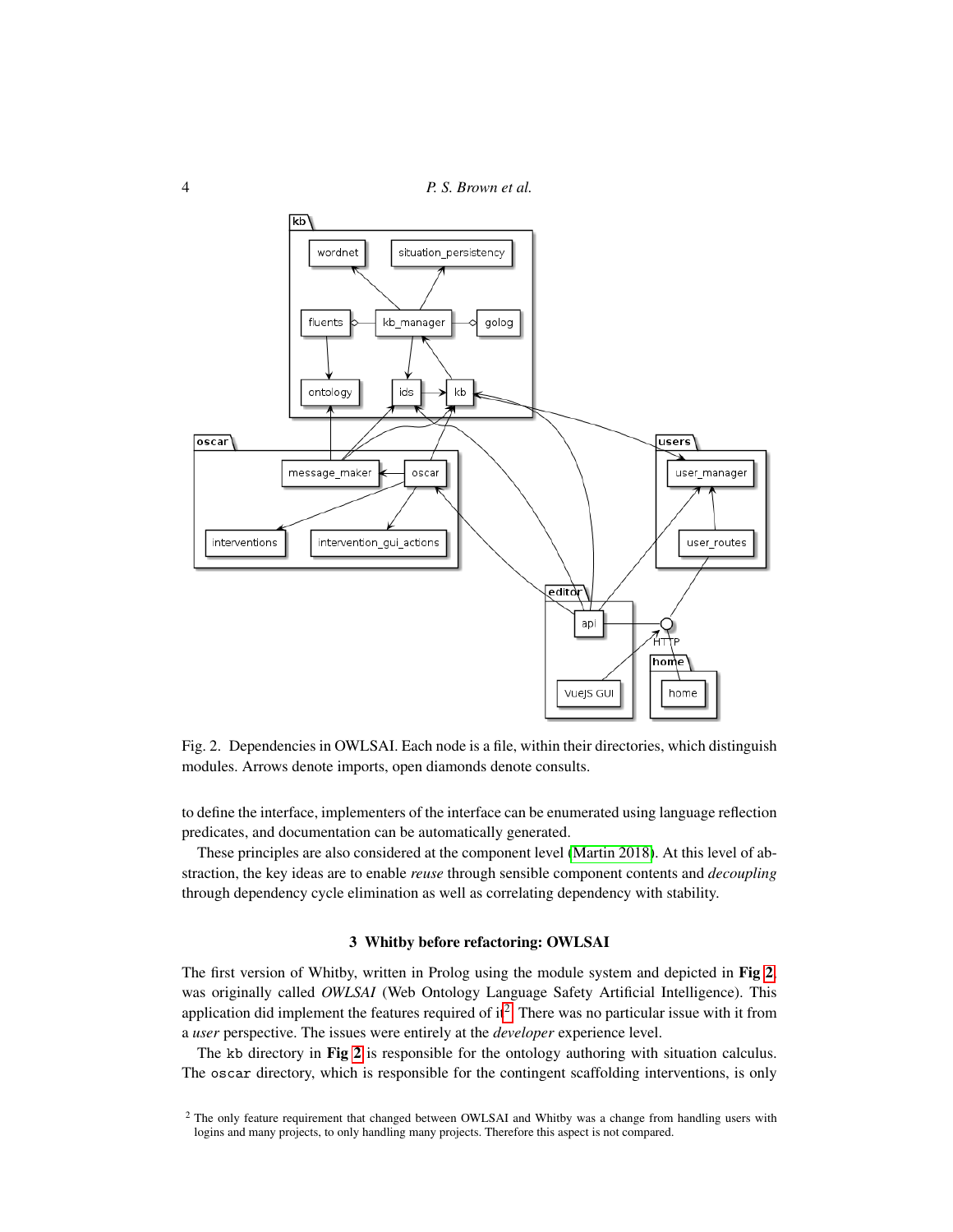dependent upon the code within this module. This dependence is a necessity as oscar needs to know about a user's ontology in order to offer relevant interventions.

Several violations of the SOLID principles are hidden at this level of abstraction. Note that golog and fluents are aggregated in kb manager. This compromise is necessary because the Golog Situation Calculus reasoner from [Reiter \(2001\)](#page-15-0) includes a predicate that calls these fluents, and so golog is dependent upon fluents. It is not uncommon in Prolog to apply some set of rules, like those in golog, to some facts, like those in fluents.

But for golog to reason over the fluents and actions defined for some particular world under analysis requires that world (details) to be imported into golog (policy). In this manner, the abstract is dependent upon the concrete, the stable is dependent upon the flexible, the calculus is dependent upon its own application. It's a violation of clean architecture that prevents code reuse: golog cannot be extended to include a defined world to reason over without modification to its own source code. Concurrent handling of multiple defined worlds is also precluded. Although there are workarounds to these problems, some of which are discussed here, they are unsatisfactory as the lack of necessary language constructs to cleanly express the application architecture results in the violation of SOLID principles.

To circumvent the issue of circular dependencies in OWLSAI, the golog and fluents files were consulted instead. This loaded them both into the kb manager namespace. However, this causes a conundrum to resolve as there are fluents and actions for the oscar module that need to be defined in the fluents and kb manager file so that golog is in the same namespace as them. For example, actions pertaining to ontology authoring, contingent scaffolding, and user interface are defined adjacent to each other in kb manager, in violation of the Single Responsibility Principle, as seen in this snippet:

```
:- consult (kb (golog)).
: - consult ( kb ( fluents )).
% ! action ( Action , GologPossQuery )
% Ontology Authoring
action ( add_data (_User, _Time, Payload),
         -asserted (Payload)).
action ( delete_data ( _User , _Time , Payload ) ,
         asserted ( Payload )).
% User Scaffolding Actions
action ( dismiss_intervention ( _User , _Time , Fact , Level ) ,
         interval( , Fact, Level, ).
action ( request_intervention_increase (_User, _T, ID, Fact, Level),
        intervened (ID, Fact, Level, _)).
% Agent Scaffolding Actions
action ( intervene (_User , _Time , Fact , Level , _Payload) ,
         - some (n, (dissnised(Fact, n) \& n \geq L))).
% User UI Actions
action ( navigate_to_step (_User, _Time, _Step), true).
action ( concept_focus ( _User , _Time , _Focus ) , true ).
action ( glossary_lookup ( _User , _Time , term ( _Term )) , true ).
action ( nudge (_User, _Time, _R), true).
```
Code belonging to oscar resides in files in kb that is loaded into a different module. It should reside in files in oscar that are somehow made visible to kb to maintain separation of responsibilities and to ease code navigation. There are mechanisms to achieve this in Prolog: via consult-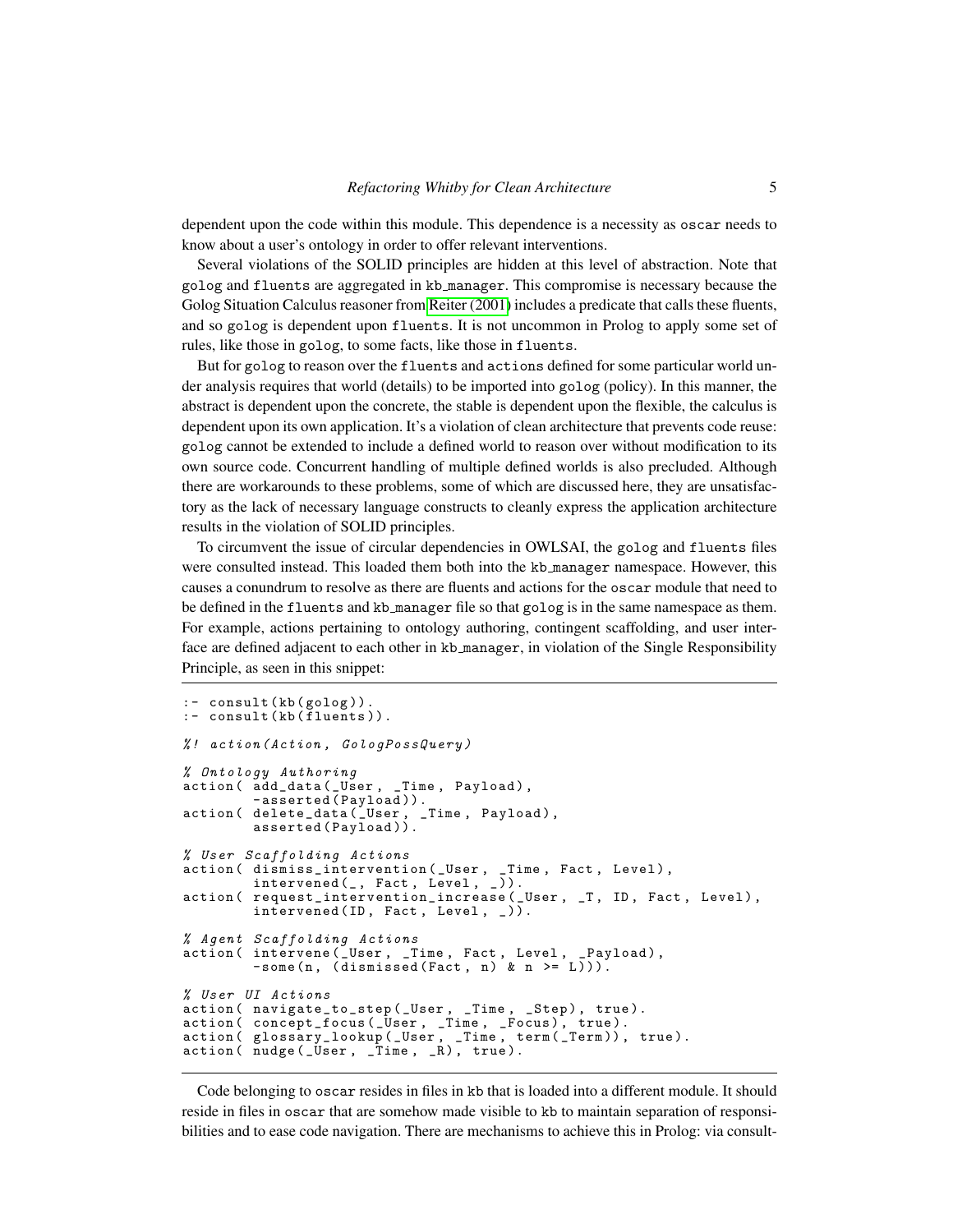ing which would warn if a predicate were redefined, or via include/1, which includes the text of the file within the other.

Another mechanism tried for including actions from different modules into kb manager was to declare action/2 as a multifile predicate in kb manager. Clauses for the predicate could then be defined in oscar and any other module by using a prefix:  $kb$  manager:  $action(...)$ . However, this violates the Dependency Inversion Principle as high-level policy predicates belonging to general ontology authoring and scaffolding are then dependent on the low-level detail that is the kb manager, which is the module responsible for updating and querying user projects extending the ontology. Furthermore, this prefix referring to a specific, fixed module would prohibit the substitution of that module, thus violating the Liskov Substitution Principle of SOLID.

To use include/1 directives or multifile predicates would be to take code from oscar and have it effect the behaviour of kb; thus a developer working on either module must understand how the other one is working. A poorly placed cut, unfortunately named predicate, or redefinition of an operator in oscar could cause kb manager, upon which it depends, to no-longer function correctly. It opens up the potential for the consumer of some code to break what it should only depend upon. A developer debugging kb looking solely at their code in kb, believing it has no dependencies as the architecture diagram shows, would have little hope of resolving such an error. For these reasons module systems are favoured over the older consult/1 and include/1 predicates and why using them is also an unsatisfactory solution. When authoring OWLSAI, the more robust unsatisfactory solution was chosen, putting oscar code into kb, violating the Open-Closed principle and preventing code reuse, but easing debugging.

Ideally a module would be used but the dependency needs to be inverted, such that fluents depend upon golog. One workaround within the module system would be to make kb manager dependent upon fluents and golog directly. Then the module can be included with the fluent or action where it is defined in all queries to Golog<sup>[3](#page-5-0)</sup>. For example:

```
holds (Module: Fluent0, Situation) :-
  Module: restoreSitArg (Fluent0, Situation, Fluent),
  Module : Fluent .
holds (Module: Fact, Situation) :-
  not Module: restoreSitArg (Fact, Situation, _),
  isAtom (Fact),
  Module : Fact .
```
This example also represents the resultant code of one strategy attempted via using metapredicates to invert the dependency without using the interface depicted in Fig [1](#page-2-0). With holds/2 defined as a meta-predicate the calling context is passed implicitly, but restoreSitArg/3 will be defined in the same module as the Fluent, which may be in a different module from the calling context: in Whitby there are multiple calling contexts, whereas each fluent is defined once. To make restoreSitArg/3 available to the calling context would result in name-clashes when more than one module defining fluents is used. Therefore the dependency module where the definitions reside needed to be passed (or injected) for context as per this example.

<span id="page-5-0"></span>The concern for this example is in the Golog call to Module:Fluent, where Fluent could be anything, including a meta-predicate, given in the query, which is a qualified call potentially breaking the encapsulation of the module. Furthermore, it's no longer possible to use holds/2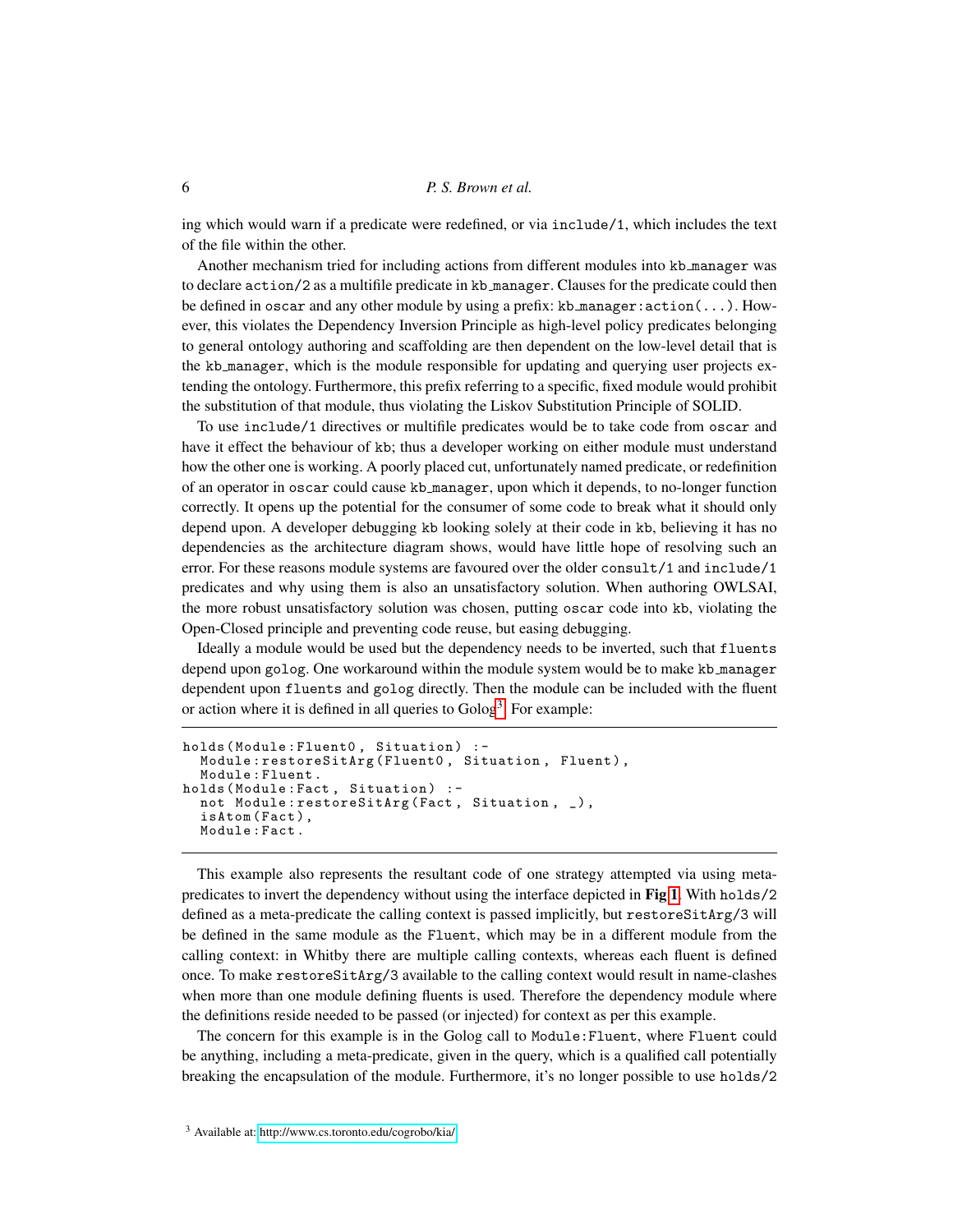with a variable as the first argument to find fluents that hold in a ground situation without explicitly enumerating all modules and testing if they define fluents or not; the lack of protocols/interfaces as first-class entities precludes a simple and clean enumeration of only those modules that would declare conformance to a given protocol. The import semantics of Prolog modules also would force the use of these explicitly-qualified calls for the conforming modules to prevent predicate import clashes. This goes against what is considered best practice with Prolog modules: the use of implicit imports and implicit module-qualified predicate calls. But that is not the primary issue: by making a module that defines fluents and actions an *explicit* argument, we are forced to anticipate all predicates that, although not accessing fluents and actions directly, may be indirectly calling a predicate that requires that access (and thus require the module argument to be passed from upstream).

In Whitby however, which makes use of the required language constructs provided by Logtalk, SitCalc is loaded as a third-party package. As Logtalk does not use module-like imports semantics, there are never any loading conflicts when two or more loaded objects define the same public predicates. Furthermore, Whitby also loads packages defining ontology authoring terms and contingent scaffolding terms. The only place in Whitby where the contents of those packages need be considered is in the use of their fluents in queries of a situation and in the doing of their provided actions, both of which are done without the requirement to explicitly define the correct context to reason about them in.

Although dependency inversion is the crucial issue, there are additional violations of clean architecture that need to be addressed. The dependency cycle between kb manager, ids, and kb can cause a small edit in one of them to have perpetual ramifications as its dependency graph is also adapted to the change. Golog is more than a Situation Calculus reasoner; it is a parser for a Situation Calculus based language; thus kb is depending on code that it does not use. Furthermore, the four dependencies from the oscar module to the kb module suggest substitution would require more effort than necessary.

## 4 Refactored Whitby

The abstract architecture of Whitby is depicted in Fig [3](#page-7-0), whereas a detailed view is in Fig [4](#page-8-0). From the abstract view it can be seen how Whitby was designed to decouple the components of OWLSAI enabling code reuse. It is not possible to layer OWLSAI in a similar manner due to the compromises made and tight-coupling.

SitCalc provides the theoretical foundation, which can be used to tackle a multitude of problems, it depends on nothing. The next "Highly Reusable Domain Layer" is the application of SitCalc to two domains; these libraries depend on SitCalc, but nothing in Whitby. Therefore they can be reused by any application wishing to apply Situation Calculus to Contingent Scaffolding or Ontology Authoring. The "Application Layer" is the core of the Whitby application, it is this code that applies the reusable libraries to the particular task at hand: Contingent Scaffolding an STPA analyst who is unwittingly authoring an extension to an ontology. Finally the "Interface Layer" provides a convenient means for the user to interact with the application.

Whitby loads SitCalc, OntologyAuthoring, and Scaffolding defined as third-party libraries. In this application a naming convention around Whitby Abbey was adopted to aid in organising the code, thus the modules are:

• OSWIN: Ontology-driven Scaffolding With Interactive Nudges (extends Scaffolding)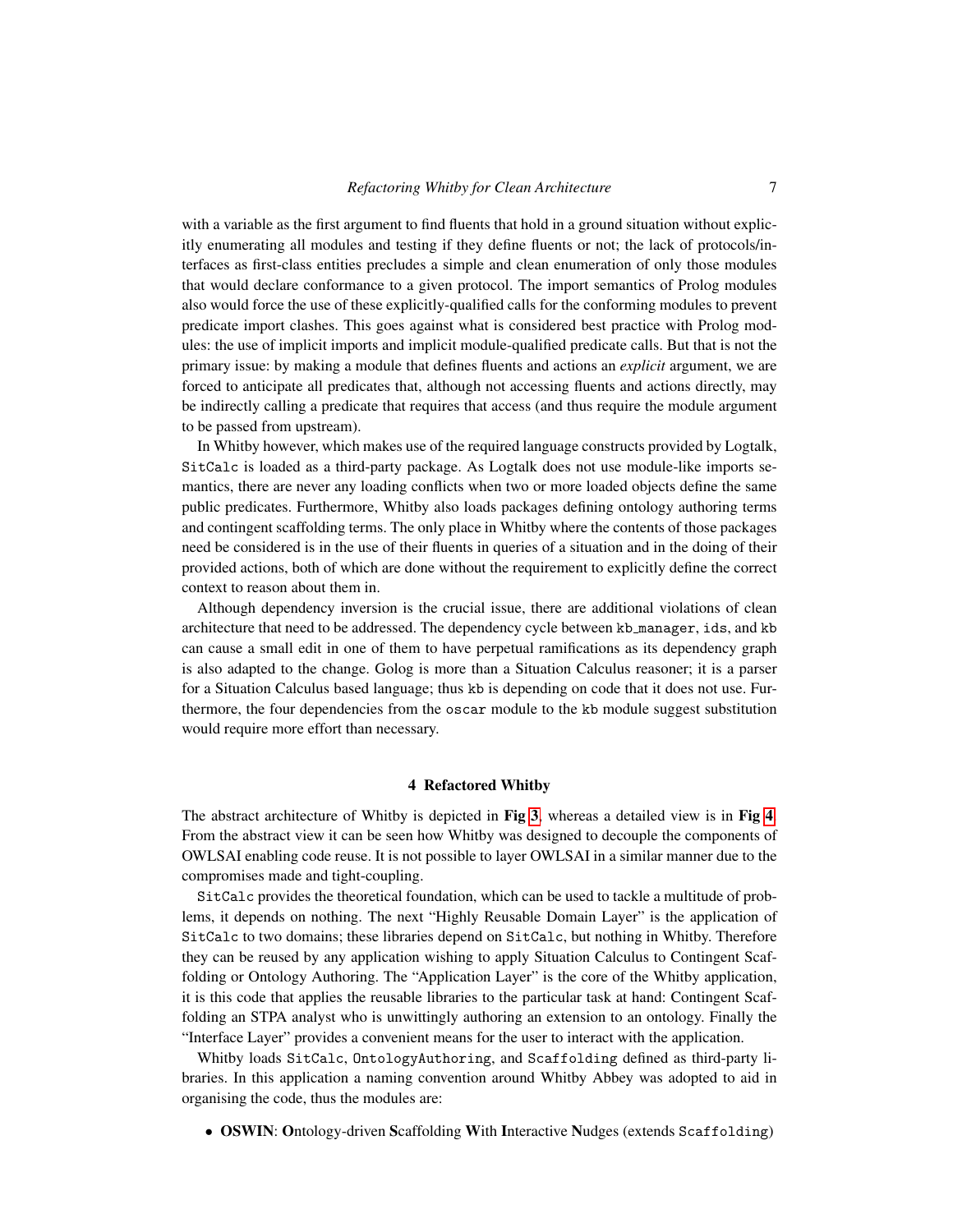

<span id="page-7-0"></span>Fig. 3. Dependencies between components of Whitby. Open arrows denote extension, closed arrows denote dependence.

- Hilda: The wise, Hilda handles the ontology authoring (extends OntologyAuthoring)
- Bede: The historian, records the actions that are done
- Caedmon: The poet, responsible for the user interface

The architecture, shown in Fig [4](#page-8-0), initially appears more complex than OWLSAI in Fig [2](#page-3-1) as the third-party libraries that were extracted are also included, together with the protocols used to achieve dependency inversion. Fig [5](#page-9-1) shows only the internal dependencies: how the application appears to a developer working on it. Such a developer need not concern themselves with the working of any of the imported libraries; they are only responsible for what is depicted in Fig [5](#page-9-1). For example, Whitby required a fluent describing what the user is looking at in the GUI; this is particular to the application of Whitby and so is not defined in OntologyAuthoring. To add this fluent to Whitby requires creating a new object that conforms to the fluent protocol: new behaviour via extension rather than modification and exposing fluents that the application developer has no business editing.

Fig [5](#page-9-1) is a cleaner architecture, with no dependency cycles. However it is not yet perfect. For example, bede should not depend upon id generator. That particular predicate should be exposed through hilda, which provides an interface enabling easier substitution of the objects that hilda depends upon. Early in the refactoring to Whitby, each of the named directories was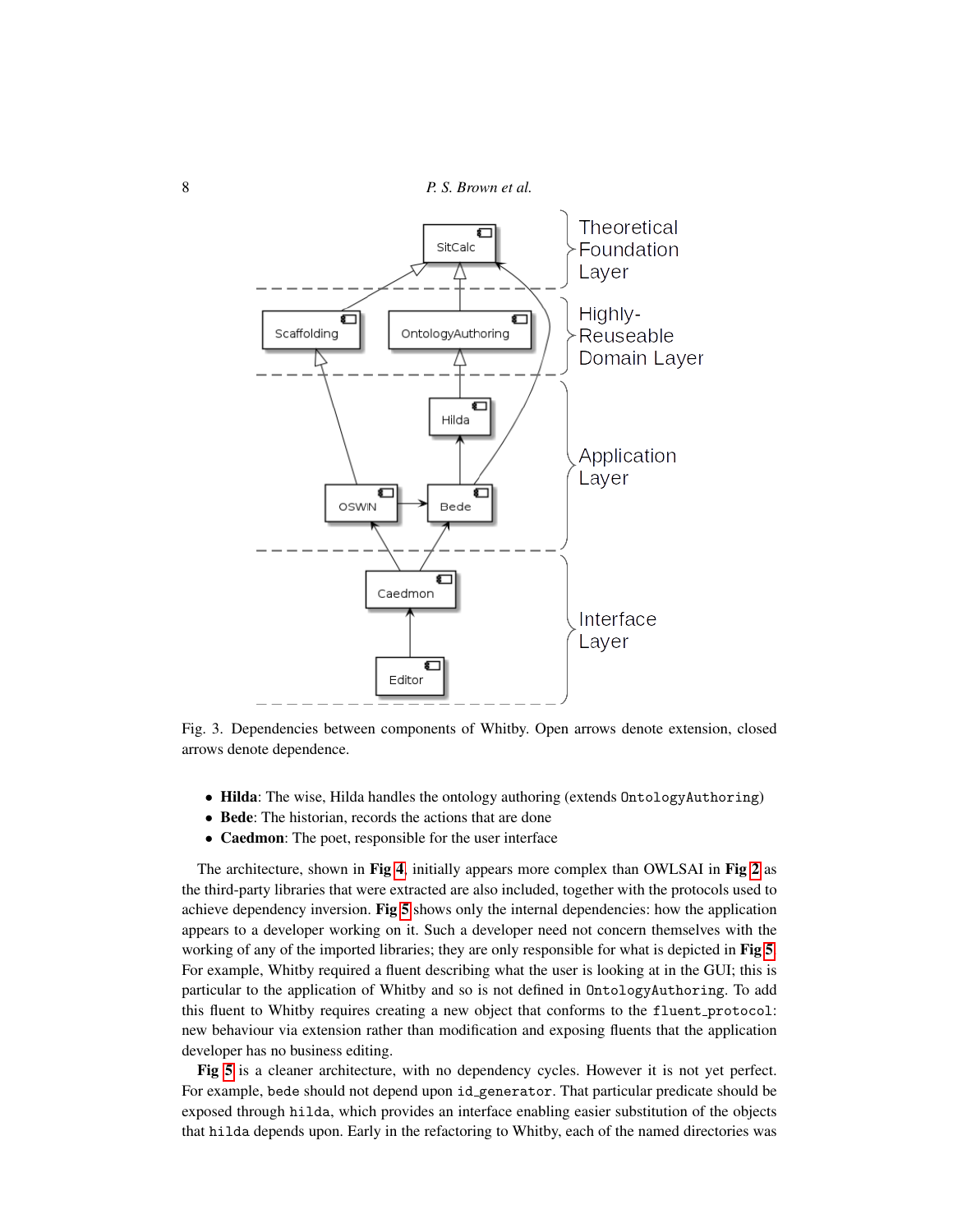

<span id="page-8-0"></span>Fig. 4. Dependencies in Whitby and extracted libraries. Each node (without a mark) is an object, within their directories. Protocols are marked with a "P", categories with a "C". Closed arrows denote dependence, open arrows denote implementation or extension, dashed arrow denotes event monitoring.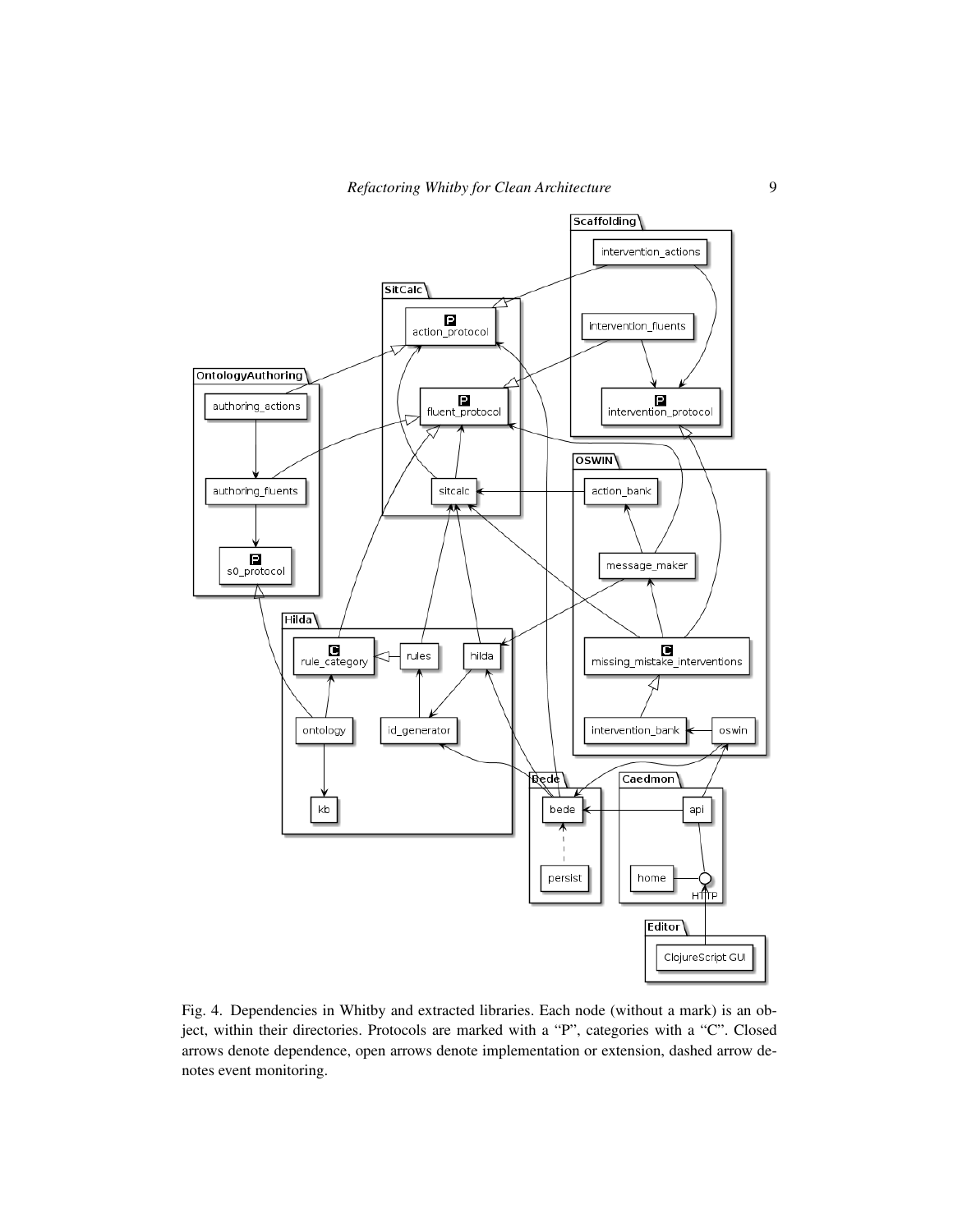10 *P. S. Brown et al.*



<span id="page-9-1"></span>Fig. 5. Dependencies within Whitby only. Each node is an object, within their directories. Arrows denote dependence, open arrows denote implementation or extension, dashed arrow denotes event monitoring. Categories are marked with a "C".

implemented as its own microservice communicating over HTTP. Correcting this issue would make it simple to split Whitby back into microservices for scalability, which isn't possible to achieve with OWLSAI due to the tight coupling between components.

## 5 Dependency Inversion using Logtalk Protocols

<span id="page-9-0"></span>To achieve the desired architecture requires the application of the Dependency Inversion Principle, which can be accomplished via the Abstract Factory design pattern [\(Gamma et al. 1997;](#page-15-5) [Martin 2018\)](#page-15-3) described as:

Provide an interface for creating families of related or dependent objects without specifying their concrete classes. [\(Gamma et al. 1997\)](#page-15-5)

In logic programming, we can reinterpret the implicitly imperative idea of *creating families* as *declaratively defining families*. Therefore, with Logtalk it becomes possible to do Dependency Inversion without dynamically creating objects. The concept of interface, in turn, is readily available using Logtalk *protocols*, as described below.

The Dependency Inversion Principle is applied to decouple the application into three major components. First a SitCalc library is extracted. Then SitCalc is extended, not modified, to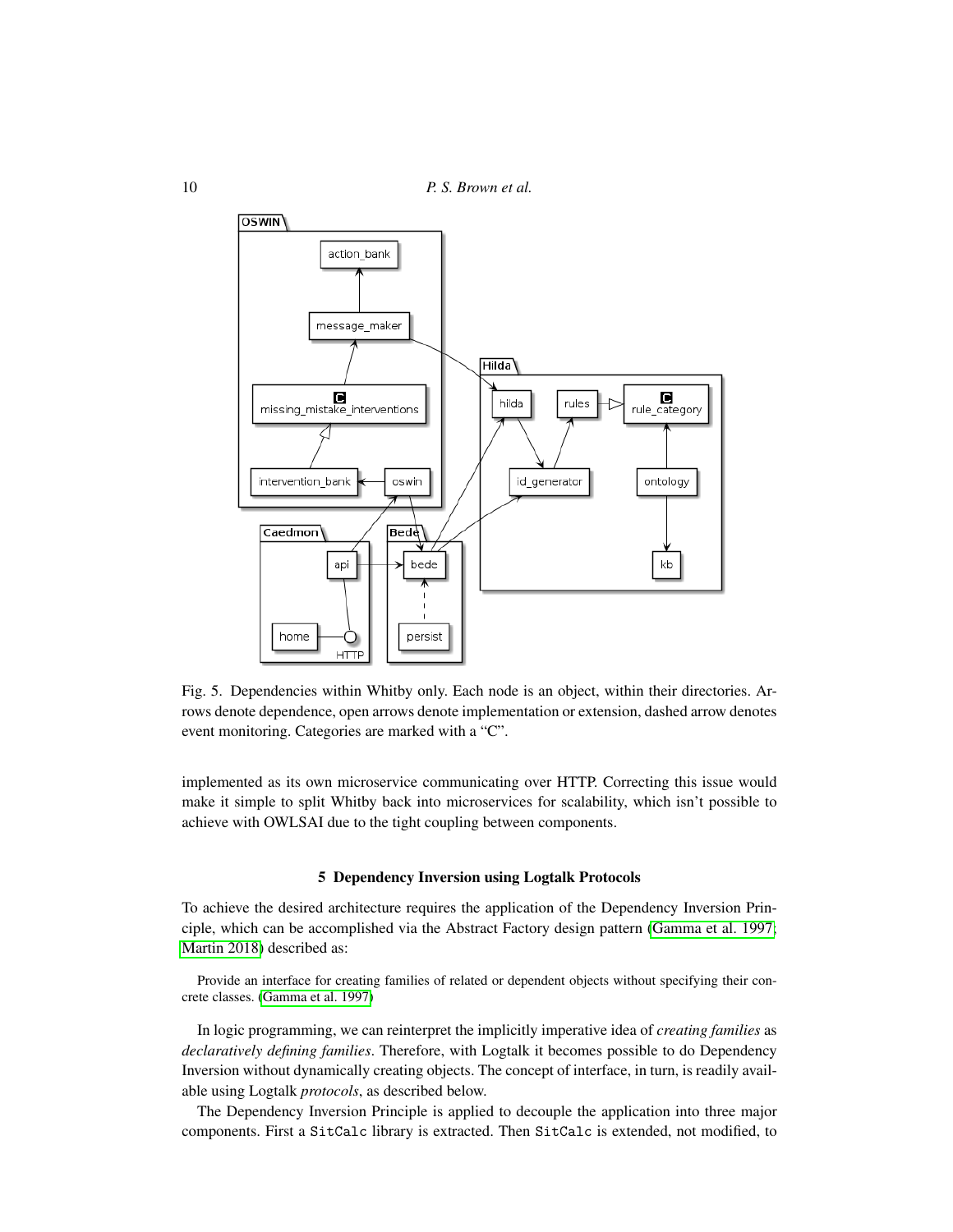create OntologyAuthoring and Scaffolding libraries. Finally, Whitby is created by importing these libraries as third-party libraries. The final architecture, with these libraries included, is shown in Fig [4](#page-8-0). We start with a brief overview of Logtalk followed by a detailed account of how we applied this design principle to each component.

## *5.1 Logtalk Overview*

Logtalk as a language reinterprets object-oriented concepts from first principles to provide logic programming with code encapsulation and code reuse mechanisms that are key in expressing well understood design principles and patterns (described in depth in "The Logtalk Handbook" [\(Moura 2021\)](#page-15-6)). A key feature is the clear distinction between *predicate declarations* and *predi-*cate definitions<sup>[4](#page-10-0)</sup>, which can be encapsulated and reused as follows:

- *protocols*: Group *functionally cohesive* predicate declarations that can then be implemented by any number of *objects* and *categories*. Allows an object or category to promise conformance to an interface.
- *objects*: Group predicate declarations and predicate definitions. Objects can be *stand-alone* or part of hierarchies. Object enforce encapsulation, preventing calling predicates that are not within scope. Predicates are called using *message sending*, which decouples calling a predicate from the predicate definition that is used to answer the message.
- *categories*: Group a *functionally cohesive* set of predicate declarations and predicate definitions, providing a fine-grained unit of code reuse that can be imported by any number of objects, thus providing a *composition* mechanism as an alternative to the use of inheritance.

Predicates can be declared *public*, *protected*, or *private*. A predicate declaration does not require that the predicate is also defined. Being able to *declare* a predicate, independent of any other predicate properties, without necessarily *defining* it is a fundamental requirement for the definition of protocols. It also provides clear *closed world semantics* where calling a declared predicate that is not defined simply fails instead of generating an error (orthogonal to the predicate being *static* or *dynamic*).

Logtalk defines a comprehensive set of *reflection* predicates for reasoning about the use of these components in the program. In particular, the conforms to protocol/2, which is true if the first argument implements or is an extension of something that implements the protocol named in the second argument, and current object/1, which is true if its argument is an object in the application current state (categories and protocols have their own counterparts). These predicates are used in the implementation of the SOLID principles as illustrated in the next sections.

Logtalk also provides a comprehensive set of portable developer tools, notably for documenting, diagramming, and testing that were used extensively. These tools reflect how the language constructs are used in applications, from API documentation to diagrams at multiple levels of abstraction that help developers and maintainers navigate and understand the code base and its architecture.

<span id="page-10-0"></span><sup>4</sup> This distinction exists in standard Prolog [\(ISO/IEC 1995\)](#page-15-7) only for predicates declared as *dynamic* or *multifile*. Notably, *static* predicates exported by a module must be defined by the module.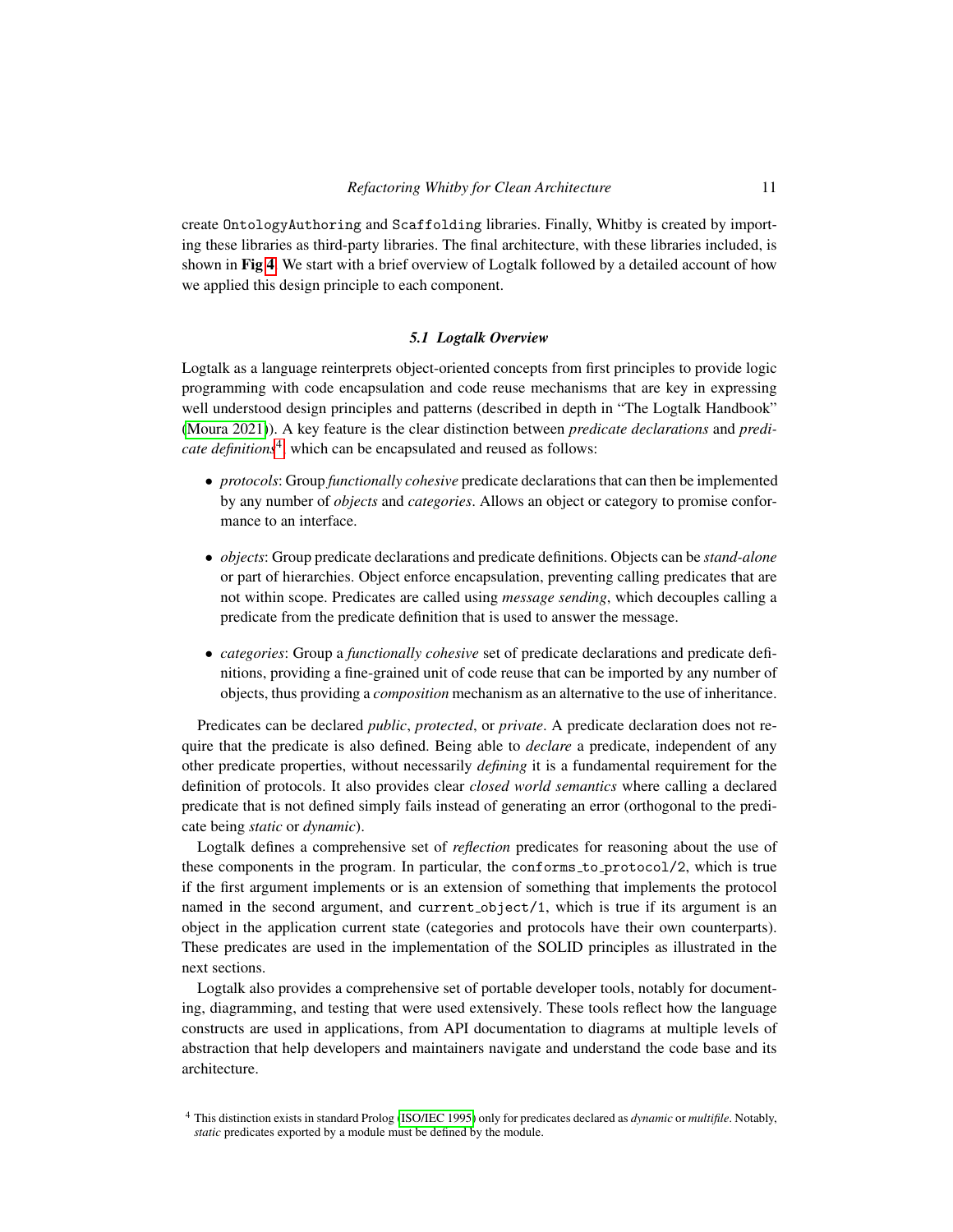## *5.2 A Reusable SitCalc Library*

The SitCalc library includes predicates that need to send messages to fluent and action objects. Rather than depend on these fluents and actions directly, it depends instead on objects conforming to action protocol and fluent protocol. This is the Dependency Inversion Principle of SOLID: to depend only on protocols/interfaces and not on concrete code [\(Martin 2018\)](#page-15-3). These protocols declare the predicates that an action and fluent are expected to define:

```
: - protocol ( action_protocol ).
  :- public (do/2).
  :- info(do/2, [
    comment is 'True if doing action in ``S1`` results in ``S2``.',
    argnames is ['S1 ', 'S2 ']
  ]).
  : - public (poss/1).
  : - info ( poss /1 , [
    comment is 'True if the action is possible in the situation .',
    argnames is ['Situation ']
  ]).
:- end_protocol.
:- protocol (fluent_protocol).
  :- public (holds/1).
  : - \text{info} (holds/1, [comment is 'True if the fluent holds in the situation .',
    argnames is ['Situation ']
  ]).
:- end_protocol.
```
Thus any object that is an action or fluent can be found or validated, using the Logtalk built-in reflection predicates<sup>[5](#page-11-0)</sup>. For some strategies attempted without an interface in OWLSAI, such as when passing the definition context explicitly (as previously discussed in **Section [3](#page-3-0)**), the enumeration of modules requires a hand-coded alternative to mark the modules, which is fragile and not self-documenting. These predicates are used to validate or enumerate:

```
is_action ( Action ) : -
  conforms_to_protocol ( Action , action_protocol ) ,
  current_object ( Action ).
is_fluent (Fluent) :-
  conforms_to_protocol (Fluent, fluent_protocol),
  current_object ( Fluent ).
```
Now within the sitcalc object when it is necessary to call a fluent or action they can be called, even if the argument is a variable, without depending on the fluents or actions. Here are two extractions from the code within sitcalc that demonstrate doing so:

<span id="page-11-0"></span><sup>5</sup> The conforms to protocol/2 predicate enumerates both objects and categories that implement a protocol. As we are only interested in objects, we use the current object/1 predicate to filter out any categories as these are used only to provide common definitions for utility predicates.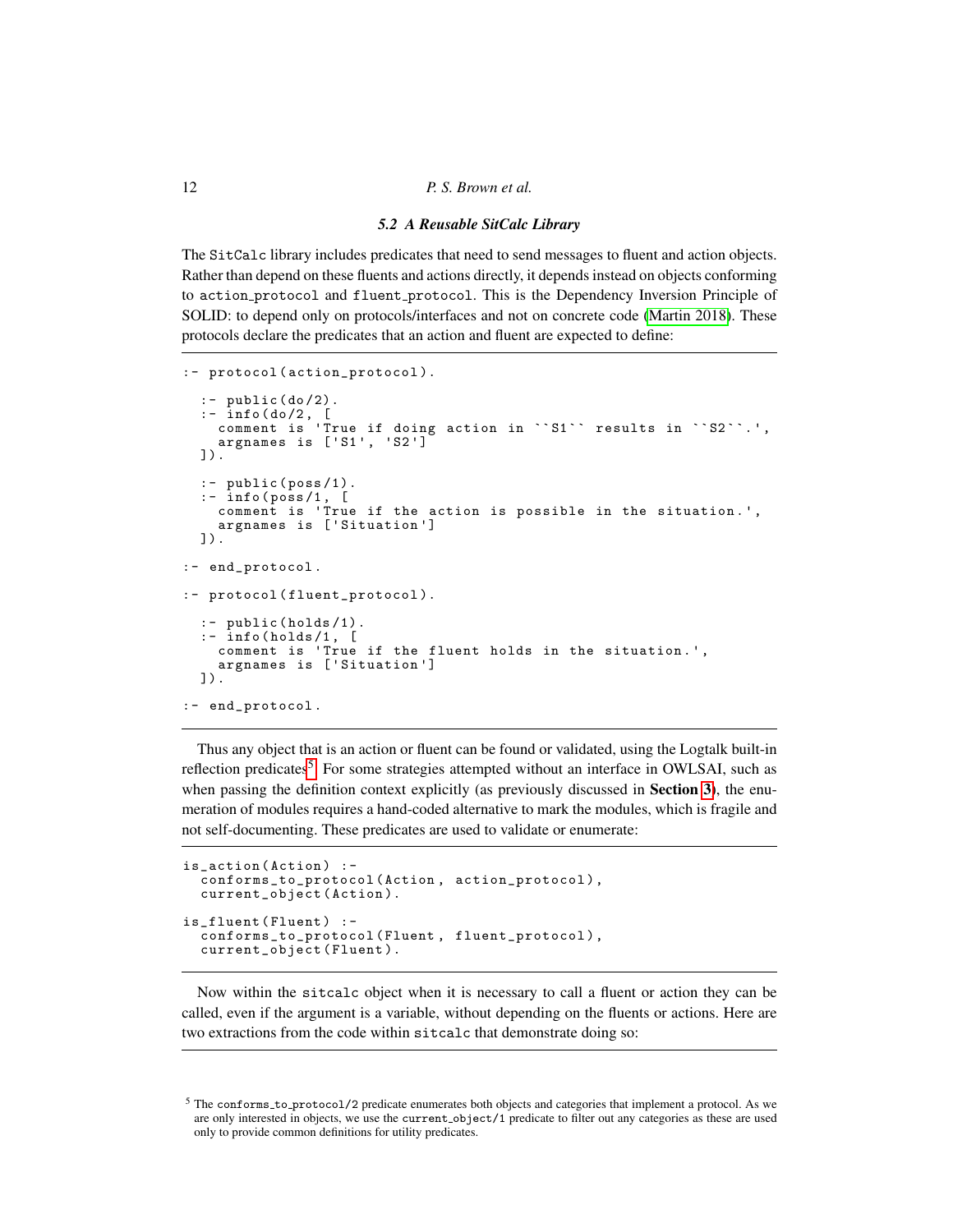```
holds (Fluent, Situation) :-
  is_fluent (Fluent),
  Fluent:: holds (Situation).
poss (Action, Situation) :-
  is_action ( Action ) ,
  Action :: poss ( Situation ).
```
In addition to this, the extraneous code in Golog is not included in SitCalc such that unused code is not depended upon. Also there is more than one way to represent a situation in Situation Calculus: either as a history of actions or as a collection of fluents. Therefore in the publicly available version<sup>[6](#page-12-0)</sup> of the SitCalc library, the common parts of both representations are combined into a situations category, with both representations importing it to ease substitution.

The final detail abstracted from Fig [4](#page-8-0) is the definition of action and fluent categories, which import their respective protocols. The action category defines the do/2 predicate and the fluent category applies tabled resolution to holds/2 if available in the backend, which greatly improves performance of context-dependent queries over long situation terms.

## *5.3 Extending SitCalc with Reuseable Libraries*

The two OntologyAuthoring and Scaffolding libraries both extend SitCalc, but both are also defined in a way that they can be used as third-party libraries with SitCalc as a dependency. They extend SitCalc by defining fluents and actions that are pertinent. OntologyAuthoring includes a fluent to see what triples hold in the initial situation. Here, s0 is a *marker protocol*, allowing easy enumeration of initial situations by using the reflection predicates, and also dependency inversion via a protocol (fluent is a category that implements fluent protocol):

```
:- object (initial_assertion (_Subject_, _Predicate_, _Object_),
 imports (fluent)).
 holds (_AnySit) :-
    conforms_to_protocol(S0, s0),
    current_object (SO),
   S0:: asserted (_Subject_, _Predicate_, _Object_).
:- end_object.
```
Scaffolding includes an action to intervene (here action is a category that implements action protocol):

```
:- object (intervene (_Intervention_, _Query_, _Lvl_, _Time_),
  imports ( action )).
  poss(Sit) :-
    conforms_to_protocol ( Interventions , interventions ) ,
    current_object ( Interventions ) ,
    Interventions :: intervention ( _Intervention_ , _Query_ ) ,
    sitcalc::holds (_Query_, Sit),
    intervention_level (_Intervention_, _Query_, _Lv1_)::holds (Sit)
    \+ live_intervention ( _Intervention_ , _Query_ , _Lvl_ ) :: holds ( Sit ).
```

```
6 Comprised of the libraries made available at: https://github.com/PaulBrownMagic/Situations,
 https://github.com/PaulBrownMagic/Sitcalc, and https://github.com/PaulBrownMagic/STRIPState
```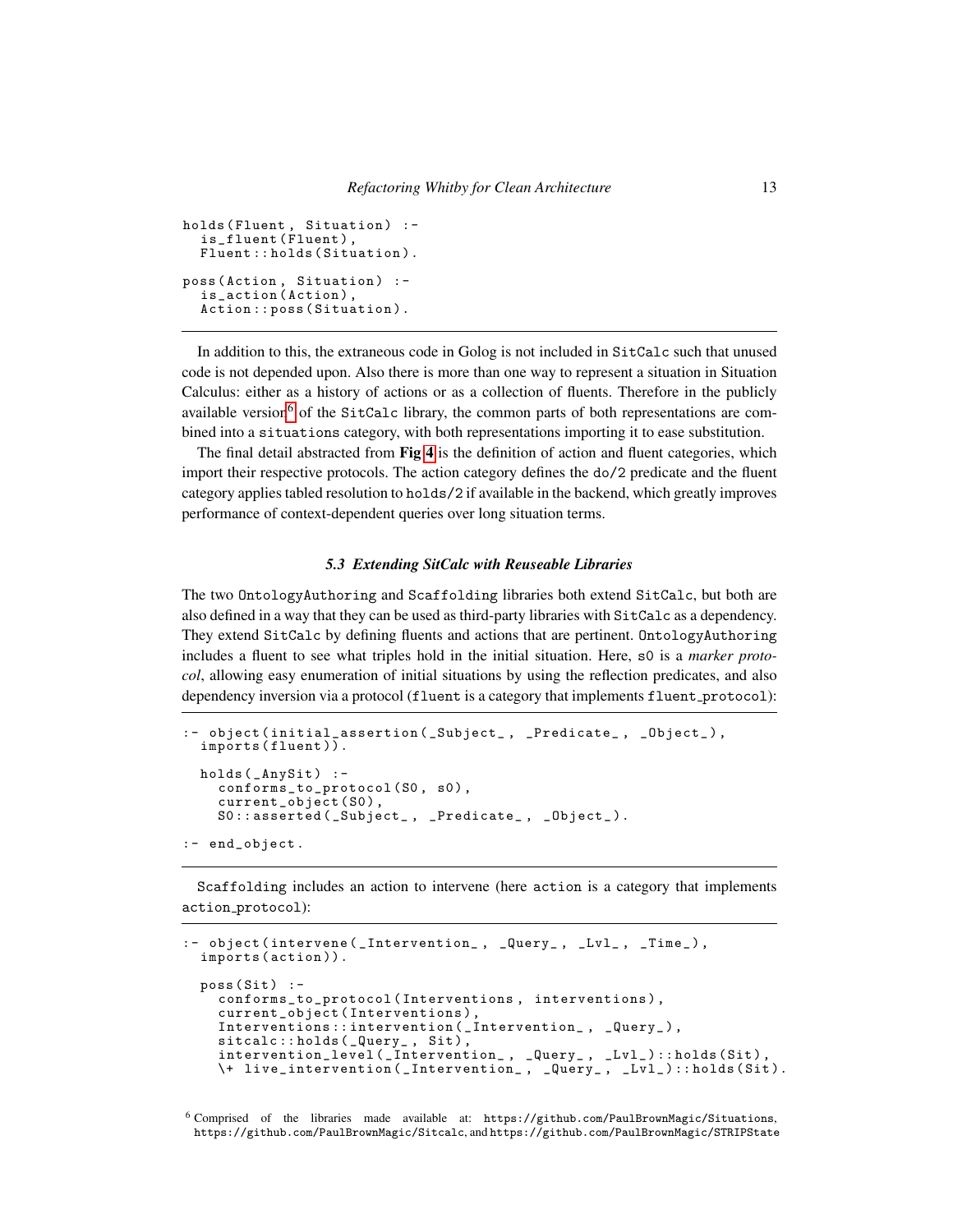## :- end\_object.

Both objects are *parametric* objects [\(Moura 2011\)](#page-15-8). The object parameters (e.g.  $\text{.Subject are}$ logic variables shared with all the object predicates.

Due to the implementation of SitCalc, all these fluents and actions are visible to sitcalc whilst it does not depend on them. However, these two examples both depend upon some implementation details: some S0::asserted/3 and some interventions::intervention/2. These dependency issues are solved in the same manner as for SitCalc: through dependency on a protocol (as illustrated in Fig [4](#page-8-0)).

Between these two libraries a total of 14 fluent and action terms are introduced that can be queried via SitCalc. Although these depend on SitCalc, they do not depend on any application that makes use of them. Whitby is such an application, by importing these libraries it gains these 14 fluents and actions, needing only to implement both the s0 protocol and intervention protocol. In contrast to OWLSAI, the contingent scaffolding is also not dependent on code that includes ontology authoring, meaning it can be applied to other activities than ontology authoring.

## 6 Conclusion

Taking a set of rules and applying them to some facts is a typical task in Prolog. However, the limitations of the module system often result in code that only handles a fixed set of facts at a time, either imported into the rules module or loaded into the user special module. But sometimes these rules are useful to many applications, as is the case with Situation Calculus. When the rules are to be shared as third-party libraries, any dependency of rules on facts needs to be inverted to decouple the rules from a particular set of facts. This dependency inversion allows multiple set of facts to be loaded and used concurrently (providing an alternative solution for implementing the *many-worlds* design pattern). Key to this dependency inversion is the concept of *interface* or *protocol*, supported by Logtalk but absent in Prolog module systems.

This inversion was achieved in Logtalk by taking inspiration from the Abstract Factory design pattern and considering how it could be achieved with *protocols* and *categories*. The final solution is simpler than the Abstract Factory design pattern as no dynamic creation of objects is necessary. Instead, dependency upon a *protocol* and conforming to it is all that is required. This is an elegant pattern for Logtalk that can be repeated when creating third-party libraries to reason about definitions in an application without depending upon them.

The use of *protocols* in this manner results in a *plugin architecture*. A third-party can "plugin" code to the SitCalc library, or other libraries, to work with it. This is a very versatile design pattern as it allows an application developer, or even third-parties and end-users provided with a plugin loading interface, to adapt the behaviour of the application to their needs without editing the core application code. It also leaves the application immune from changes made elsewhere via the plugin, with the provision they are not malicious, by the drawing of boundaries in the architecture [\(Martin 2018\)](#page-15-3).

This use of *protocols* has focused on their application for dependency inversion due to the specifics of the Whitby application architecture. It should be noted their use also resulted in adherence to the Single Responsibility and Open-Closed Principles. Protocols also have significant contribution to adherence to the Liskov Substitution Principle, making it a simple matter to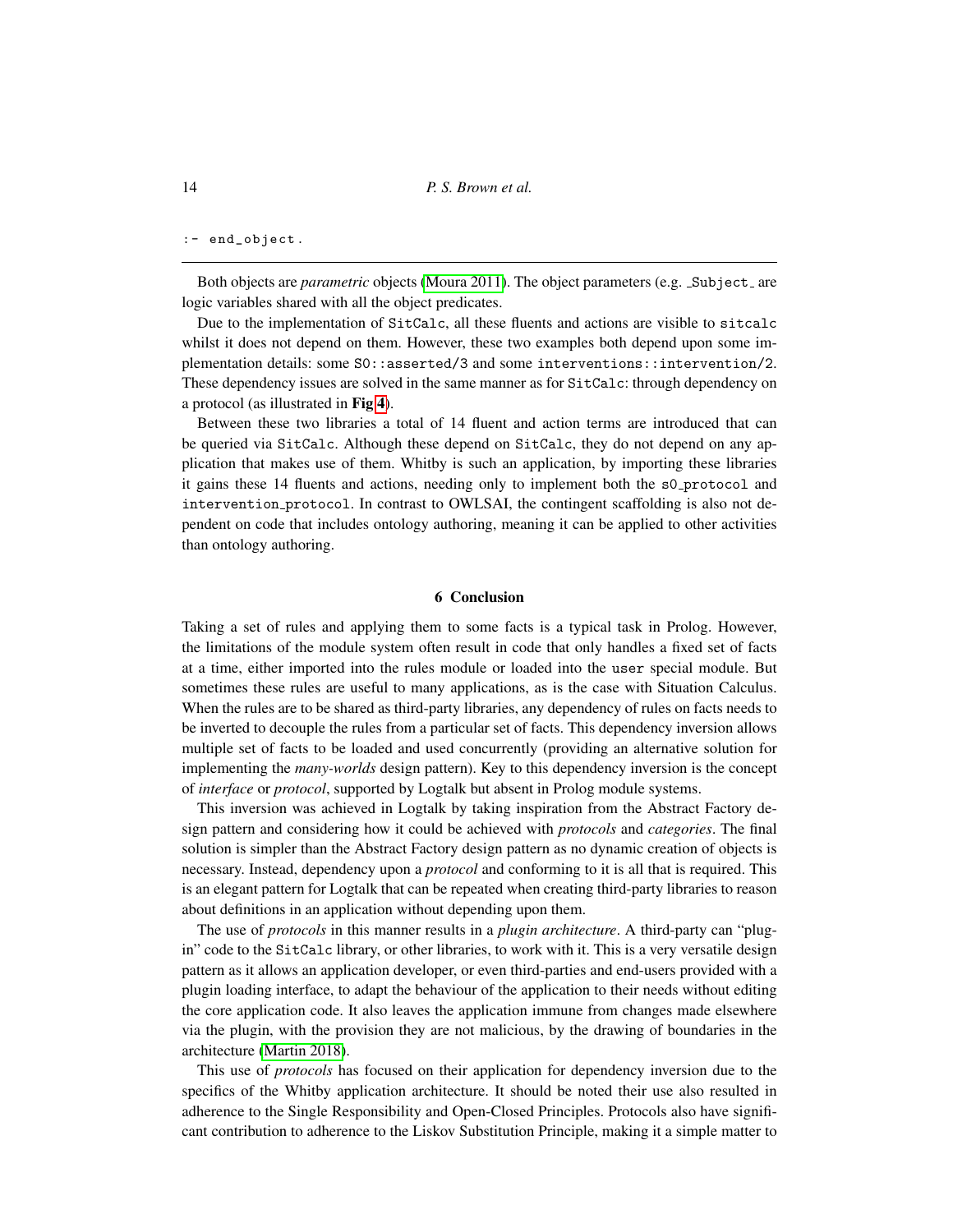swap objects that adhere to the same protocol, as well as the Interface Segregation Principle by providing explicitly defined interfaces as first class entities.

The refactor from OWLSAI to Whitby decoupled code from OWLSAI that can be reused, which are published as third-party libraries to satisfy the motivation behind the refactoring. This has simplified Whitby, where there is less functionality now to maintain, and has enabled other applications and libraries to use Situation Calculus reasoning while also keeping a clean architecture. The workarounds that we attempted to compensate for the lack of required features in the Prolog module systems accumulated and increased the complexity of the application. Those workarounds are not supported by development tools (especially documenting and diagramming tools) and raised new issues, thus creating additional burden on developers while not solving the reusable goals that prompted the refactoring.

By using the language constructs provided by Logtalk to apply SOLID principles in the refactoring, the Whitby application documentation and diagrams trivially reflect the actual architecture of the application, further simplifying development and maintenance. But hand-coded workarounds that try to compensate for missing language features (in this case: the module system in the original version of the application) required additional effort to document as they are not visible to developer tools as first-class constructs. These workarounds must also be repeated in every application with the impact of their limitations carefully taken into account.

This refactoring has benefited the Whitby application, the Situation Calculus reasoning is open to extension without modification, which was used to add application specific fluents and actions as the need arose. Additionally, the separation of responsibilities has made it easier to navigate and edit the code base. But the primary benefit is to other applications that wish to make use of the extracted libraries. Whitby demonstrates how they can be reused. Bedsit<sup>[7](#page-14-0)</sup> is one example of such reuse: it is an exploratory framework for rapidly prototyping applications using SitCalc and includes both TicTacToe and ToDo example applications with a variety of UIs. The first author has also reused SitCalc and OntologyAuthoring to quickly prototype a proprietary ontology browser and editor.

As part of the AI4EU<sup>[8](#page-14-1)</sup> initiative, a third-party has been provided with Whitby to adapt to a new project in the domain of robotics planning. Due to Whitby's adherence to the Single Responsibility and Liskov Substitution Principles, which was not possible with OWLSAI, the third-party should need only to make changes at the periphery of the code base: telling kb to load a different OWL file, optionally substituting any reasoning rules specific to their domain, substituting intervention bank for an object with appropriate interventions, and substituting the Editor GUI to be appropriate for that domain. There is still room for improvement, however. For example, they also need to change a list in action bank, which contains the classes used as tabs in the GUI.

Whitby is currently deployed to test the efficacy of the pedagogical techniques implemented. Should the application prove useful, any remaining architectural issues will be addressed, although the lesson learned regarding using dependency inversion to decouple the abstract rules from concrete facts is consistently applied in all other current software development efforts.

<span id="page-14-0"></span><sup>7</sup> https://github.com/PaulBrownMagic/BedSit

<span id="page-14-1"></span><sup>8</sup> https://www.ai4eu.eu/ Established to build the first European Artificial Intelligence On-Demand Platform and Ecosystem with the support of the European Commission under the H2020 programme.